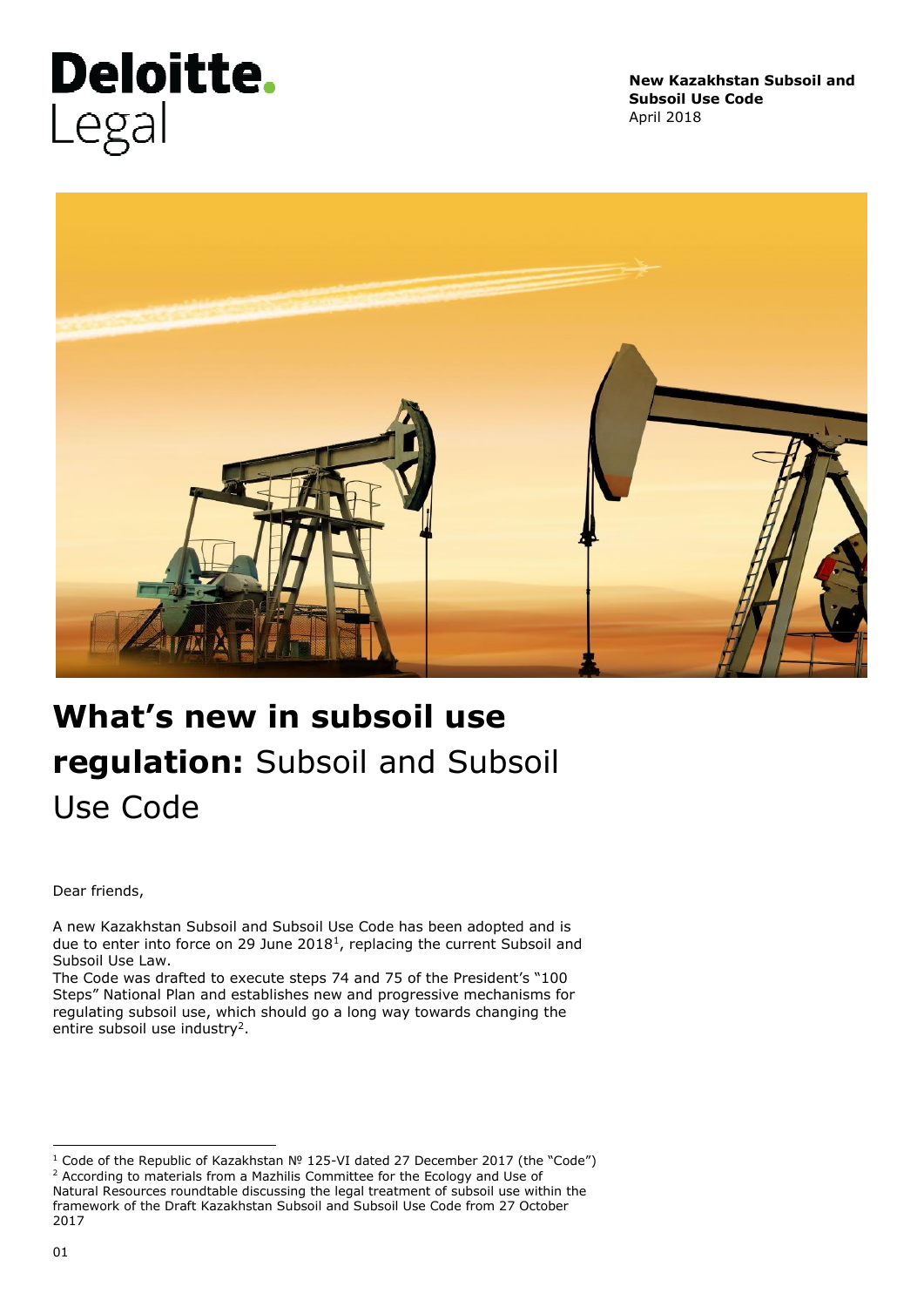The Code, among others, stipulates the following key amendments:

### **Conceptual changes:**

- a new simplified procedure for providing subsoil use rights, establishing and classifying mineral resources
- simplified subsoil use right procedures similar to the Australian "First Come, First Served" licensing model
- a transition to international reserve estimation procedures
- open access to geological data and its digitisation
- stricter eco-based subsoil accident response provisions
- other significant amendments

#### **General part: Basic principles and definitions**

#### **Principles of legal regulation:**

Subsoil use relations are regulated based on:

| the rational management of state<br>subsoil reserves | subsoil use in return for a fee |
|------------------------------------------------------|---------------------------------|
| ensuring ecological security during                  | the presumption of subsoil user |
| subsoil use                                          | integrity                       |
| the accessibility of subsoil use                     | the stability of subsoil use    |
| information                                          | conditions                      |

#### **Principle of access to information**

The principle of transparency in subsoil use operations has been replaced with the principle of access to subsoil use data, which means the state is obliged to guarantee unobstructed access to information, such as: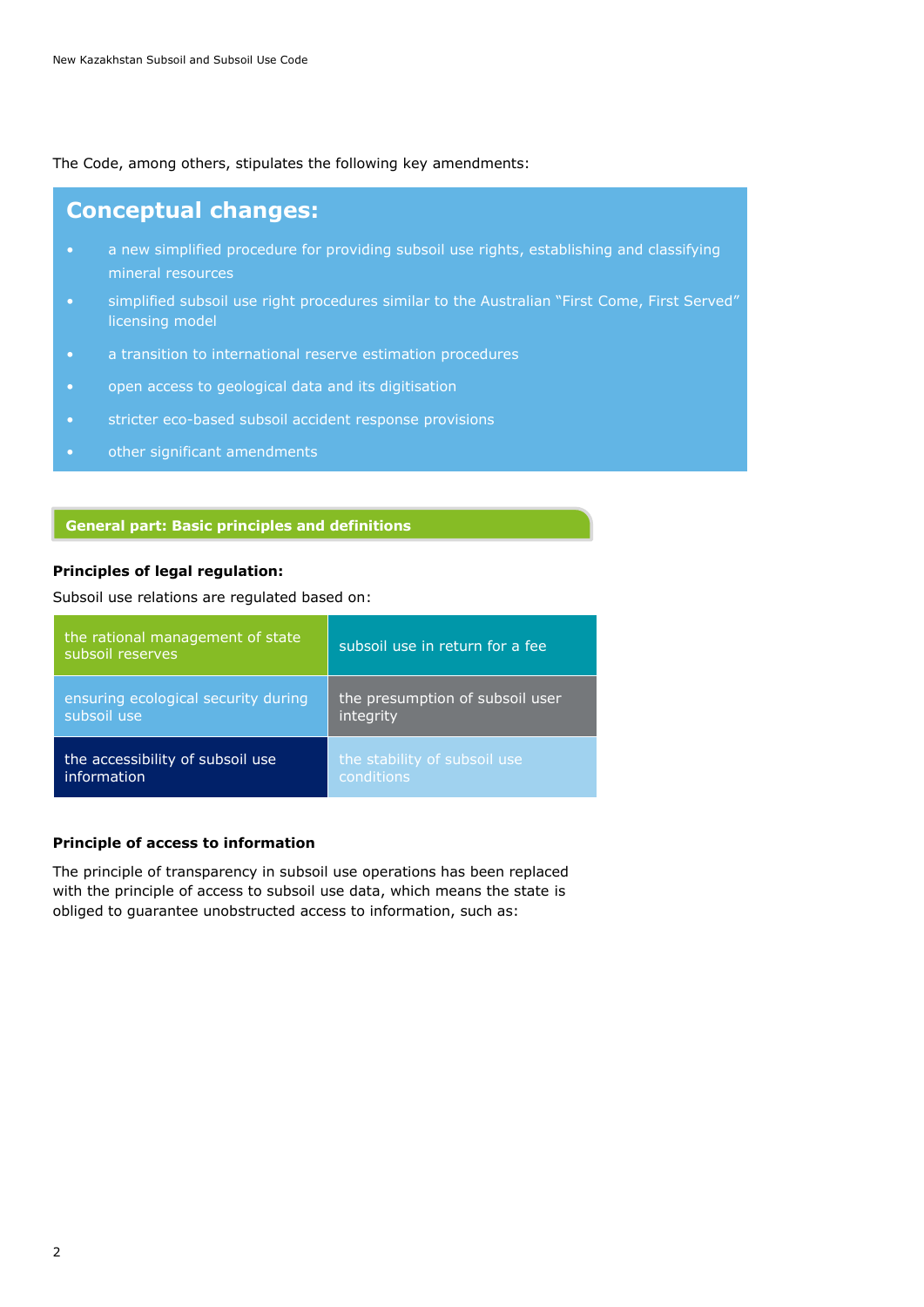

#### **Principle of contract stability**

Kazakhstan guarantees the legal stability of subsoil use conditions.

The Code guarantees the stability of contracts concluded before the Code was adopted, except for when legislation is amended to ensure national and ecological security; regulate health, tax and customs issues and protect competition.

Code amendments and additions that worsen the results of a subsoil user's entrepreneurial operations ("Operations") do not extend to contracts concluded and licenses issued before the given amendments and additions entered into force.

#### **Subsoil title**

The subsoil is owned by the state. Violations of state subsoil ownership are punishable by law. Transactions concluded in violation of state subsoil property will be made null and void.

#### **Classification of subsoil use terms**

#### **Subsoil and resources**

The Code establishes the following types of subsoil resources: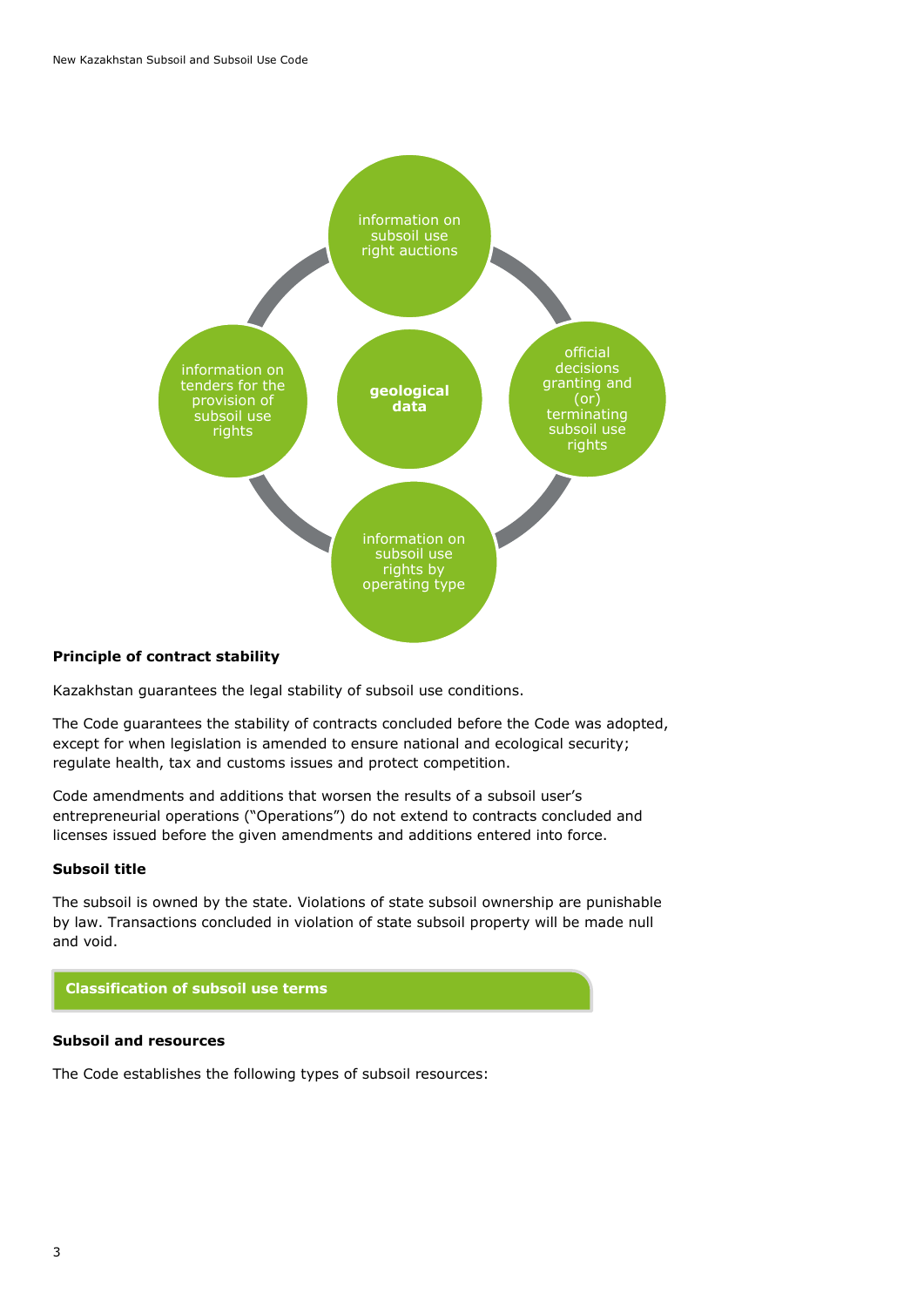

#### **Types of mineral resources**

The Code divides minerals into the following groups according to their economic value and the relevant subsoil use conditions:



- Oil, sour gas and natural bitumen are recognised as *hydrocarbons*.
- *Petroleum* includes crude oil, gas condensate and hydrocarbons generated after crude oil refining and processing slate coal, petroleum bitumen rock or resinous sand.
- *Crude oil* is any hydrocarbon, irrespective of its specific mass, recovered from the subsoil in liquid form under normal atmospheric conditions and pressure, including untreated natural, associated and slate gas, methane from coal seams and non-hydrocarbon gases in them.
- **Associate gas** is any polyblend of hydrocarbons and non-hydrocarbon gases contained in petroleum in a soluble state in a seam and removable from it once pressure is reduced.
- *Solid minerals* are identified as natural mineral formations, organic substances and their compounds in solid form in the subsoil or on the surface. Solid minerals are divided into ore and non-ore minerals.
- *Man-made mineral formations* are accumulations of waste from extraction, processing and power generation containing mineral components and (or) minerals.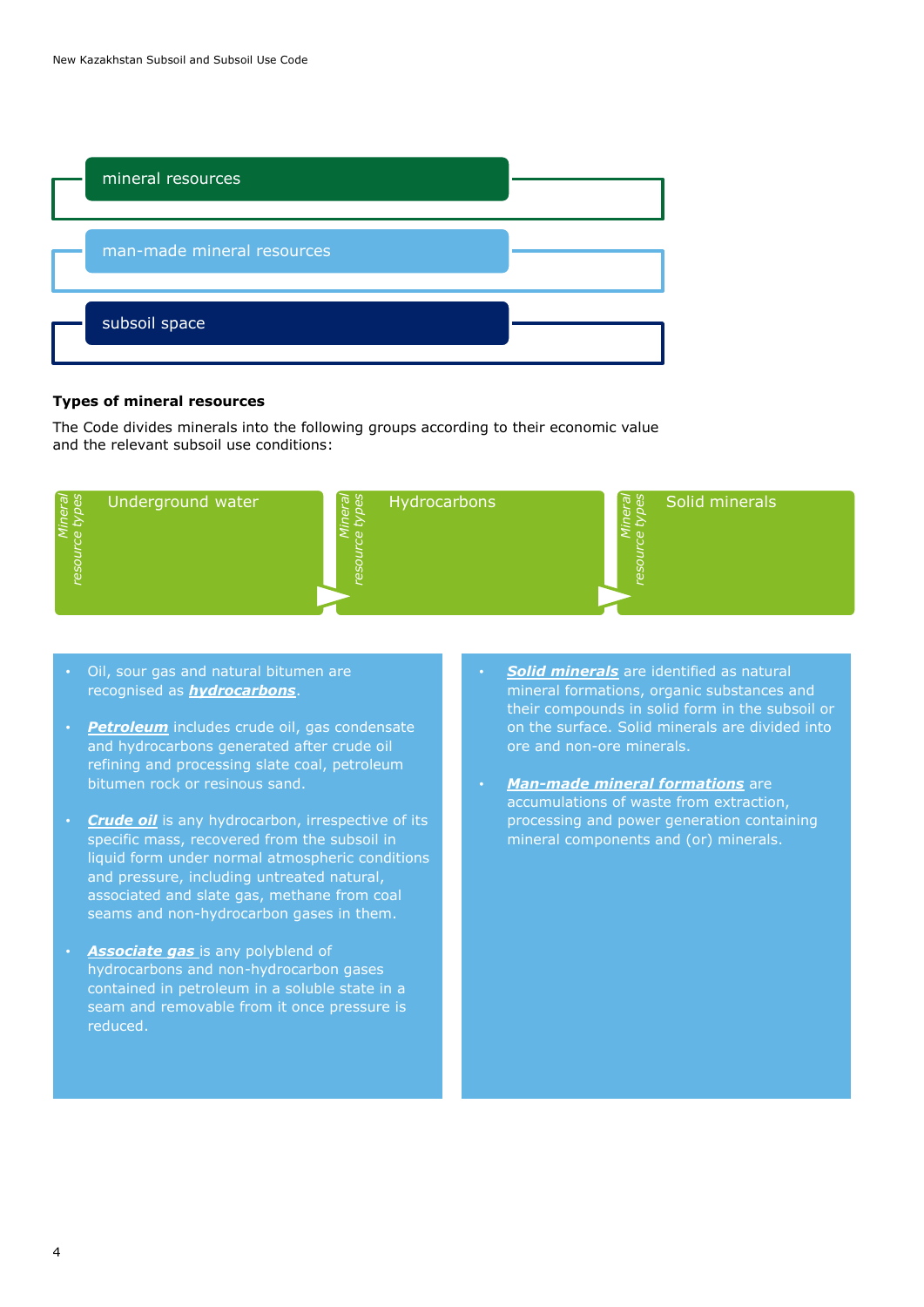#### **Man-made mineral formations**

Ownership of man-made mineral formations arising from subsoil user activities at a specific subsoil section remains with the subsoil user for the period subsoil use rights are in force.

Subsoil users are entitled to own, use and dispose of man-made mineral formations generated by subsoil activities, and transfer them to third parties.

Man-made mineral formations remaining after subsoil use rights have terminated or after a landfill has been closed will be treated as solid minerals for the purpose of the Code.

#### **Deposit types**

Deposits are divided into giant and non-giant fields and then by mineral type.

#### **Use of the subsoil: conceptual issues**

#### **Subsoil use rights**

Subsoil use rights are described as an opportunity protected by the Code to make use of a specific subsoil plot for business purposes over a specific period, in return for a fee.

A right to use the subsoil is a non-divisible proprietary right.

#### **Subsoil plot as the object of subsoil use rights**

A subsoil plot is a geometrised subsoil area with fixed borders that has been granted to a subsoil user for use. At the same time, its borders are marked at ground level or on the bottom of a body of water (subsoil plot), as per a subsoil use contract or license, and conditionally to the centre of the Earth. In specific cases, a subsoil plot granted for use under a contract may be limited by depth.

#### **Holders of subsoil use rights**

Subsoil use rights may be held by individuals and legal entities, unless otherwise stipulated by the Code. One subsoil use right may be held jointly by several entities simultaneously, with each entity's share specified.

In those cases directly described by the Code, only one entity may hold a specific subsoil right.

Except when directly stipulated by the Code, subsoil use rights (interest in the same) may transfer from one entity to another for reasons provided in civil law.

#### **Grounds for the origin and acquisition of subsoil use rights**

| Subsoil use rights are granted on the<br>basis of: | Subsoil use rights are acquired<br>when:                                                                                                        |
|----------------------------------------------------|-------------------------------------------------------------------------------------------------------------------------------------------------|
| · a subsoil use license                            | granted                                                                                                                                         |
| • a subsoil use contract                           | • transferred (interests in the same)<br>based on civil and legal transactions                                                                  |
|                                                    | • transferred in accordance with legal<br>succession procedures following<br>corporate reorganisation, except for<br>reformation or inheritance |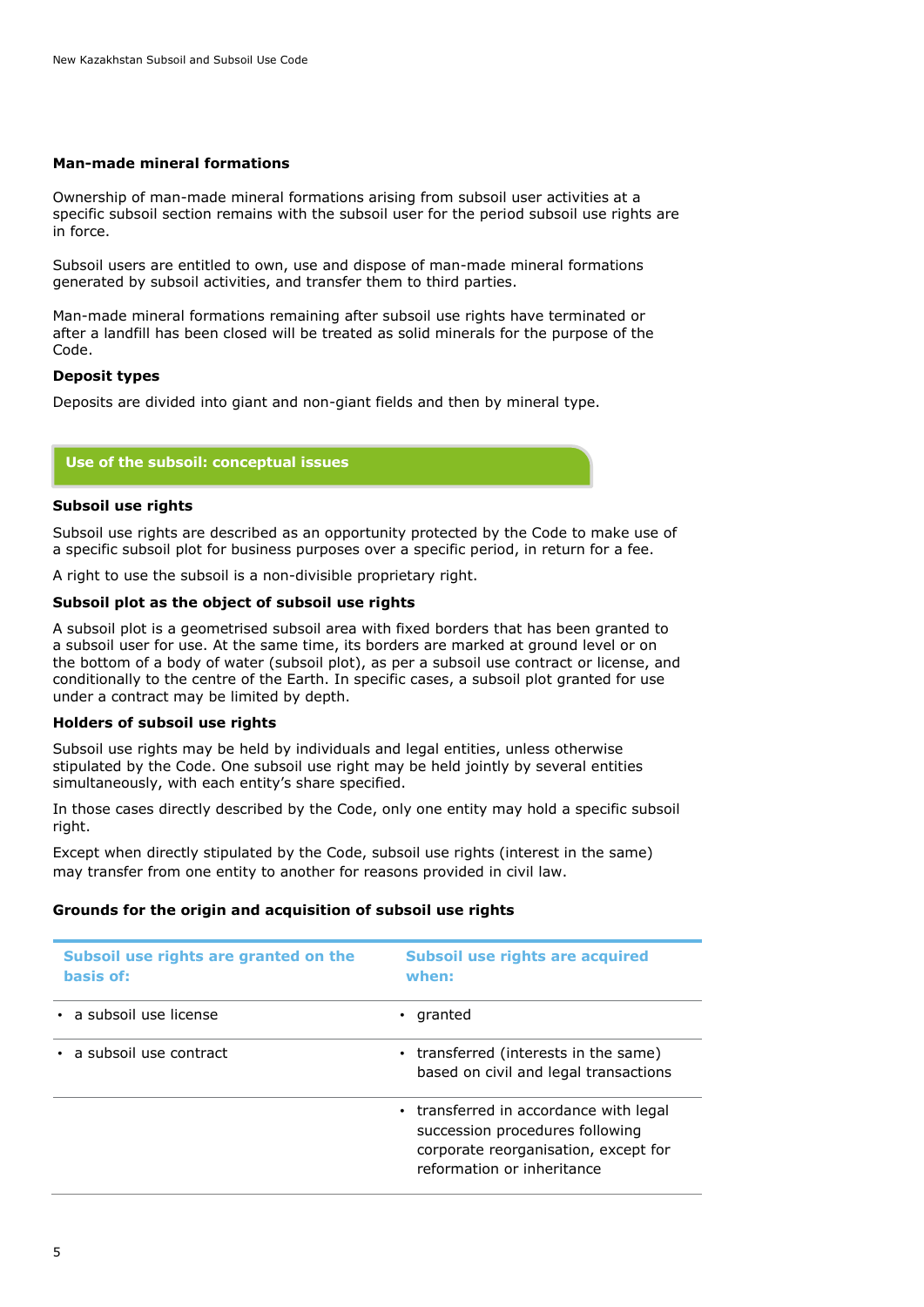#### **Grounds for the termination of subsoil use rights**

The Code allows subsoil use rights to be forfeited only for the reasons established by it and other Kazakhstan laws.

Use of the subsoil space

Prospecting

Subsoil use rights terminate when subsoil use licenses or contracts expire.



Subsoil use rights are provided to perform the following licensed operations:



Geological study



Production of common/solid minerals

#### **General licensing issues**

Subsoil use licenses are not regulated by permit and notification law and are granted for use at a specific subsoil plot.

An entity may be granted an unlimited number of subsoil use licenses, except in those cases established by the Code.

Licenses are granted according to applications from interested parties published on the licensee's website on the issue date.

The state authority granting subsoil use licenses keeps a register of licenses granted in accordance with the procedure established by the competent body.

If two or more entities hold a subsoil use right, the corresponding license should refer to each entity's percentage holding of the subsoil use right.

Subsoil use licenses are amended by the body that issued them, after which the amended license is published on the licensee's website.

A subsoil user may dispute a refusal to reissue a license in accordance with Kazakhstan law within 10 business days of receipt of the same.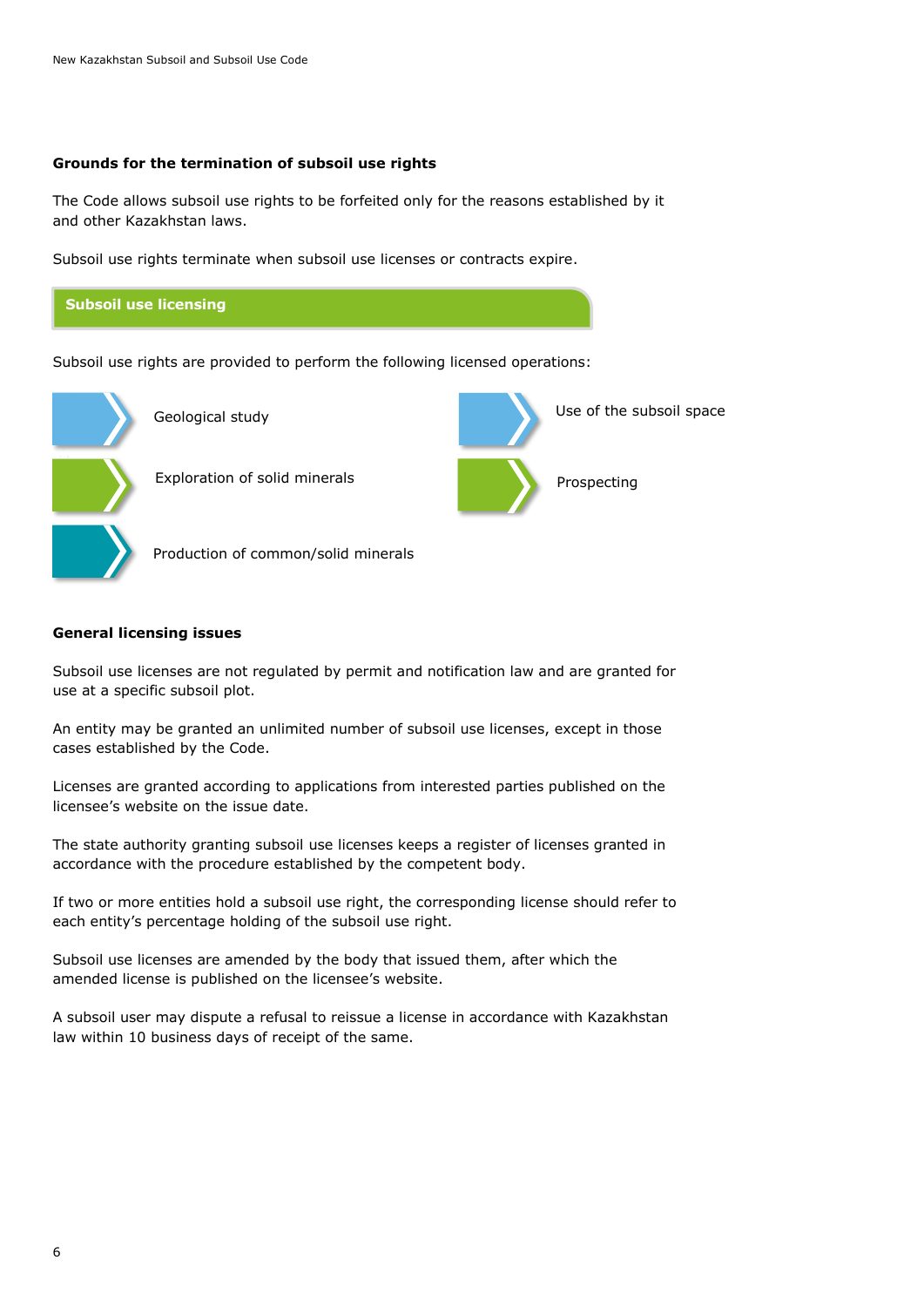#### **License invalidity and consequences**

Under the Code, licenses may be recognised as invalid in court when:



Interested parties<sup>3</sup> or the prosecutor are entitled to apply to a court to have a license recognised as invalid, while the licensee is entitled to do so for the reasons stipulated in the Code. The statute of limitation for license invalidity disputes is three months from the day the plaintiff becomes aware or should have become aware of circumstances acting as the grounds for recognising a license as invalid.

#### **Subsoil use contractual treatment**

#### **General characteristics of contractual treatment**

Hydrocarbon exploration and production, and uranium production are regulated by contracts, which grant subsoil users access to one subsoil plot, except in certain cases established by the Special Part of the Code, when several subsoil plots may be added through amendments and additions.

Entities may enter into an unlimited number of subsoil use contracts, except in those cases established by the Code.

The competent body keeps a register of concluded contracts.

ł

<sup>&</sup>lt;sup>3</sup> An interested party is one whose rights to a license and legal interests have been violated or may be violated if a license is issued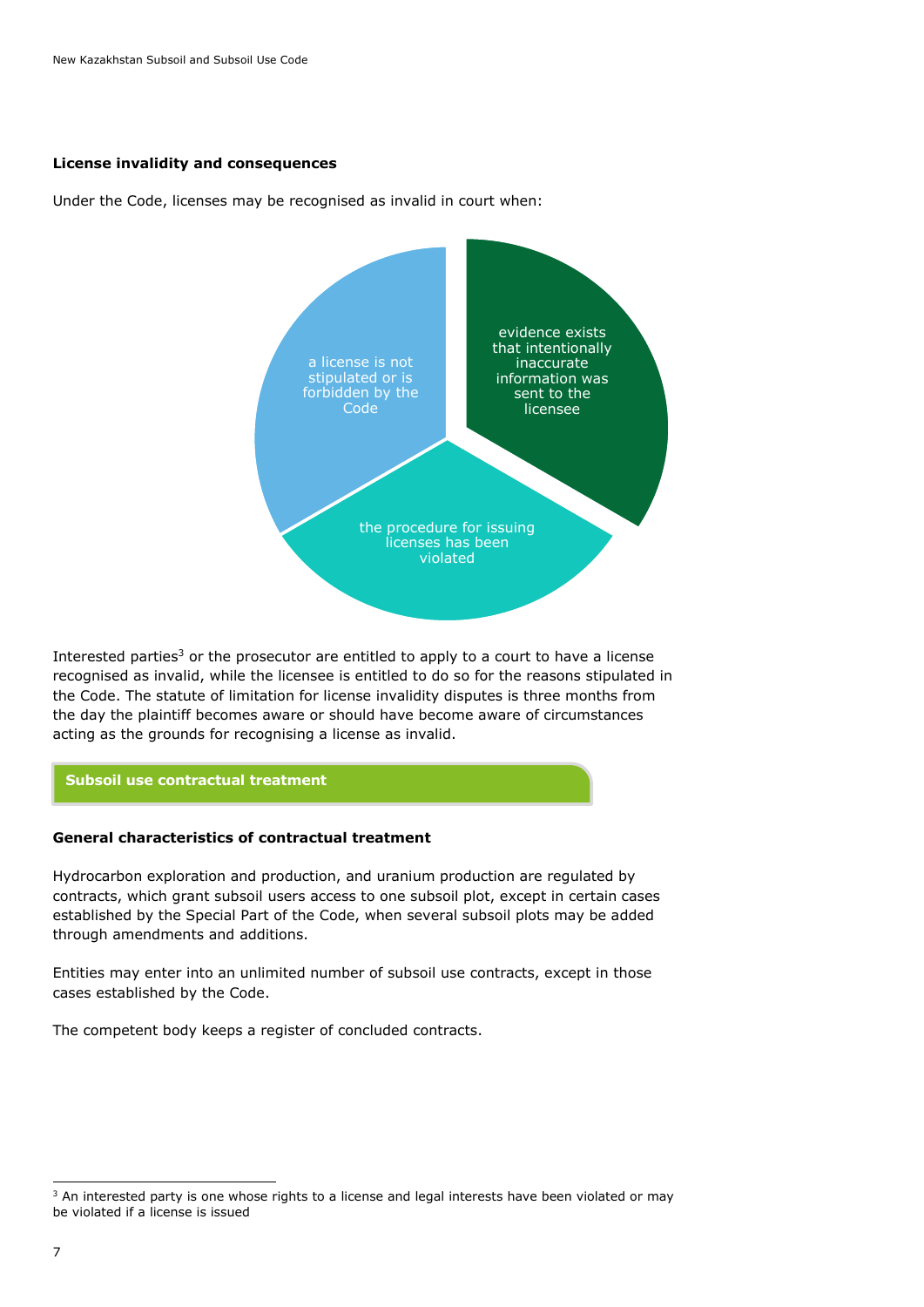#### **Amendments and additions to subsoil use contracts**



Subsoil user applications for addendums are processed within 20 business days. The competent body's refusal to conclude an addendum does not disqualify the subsoil user from reapplying.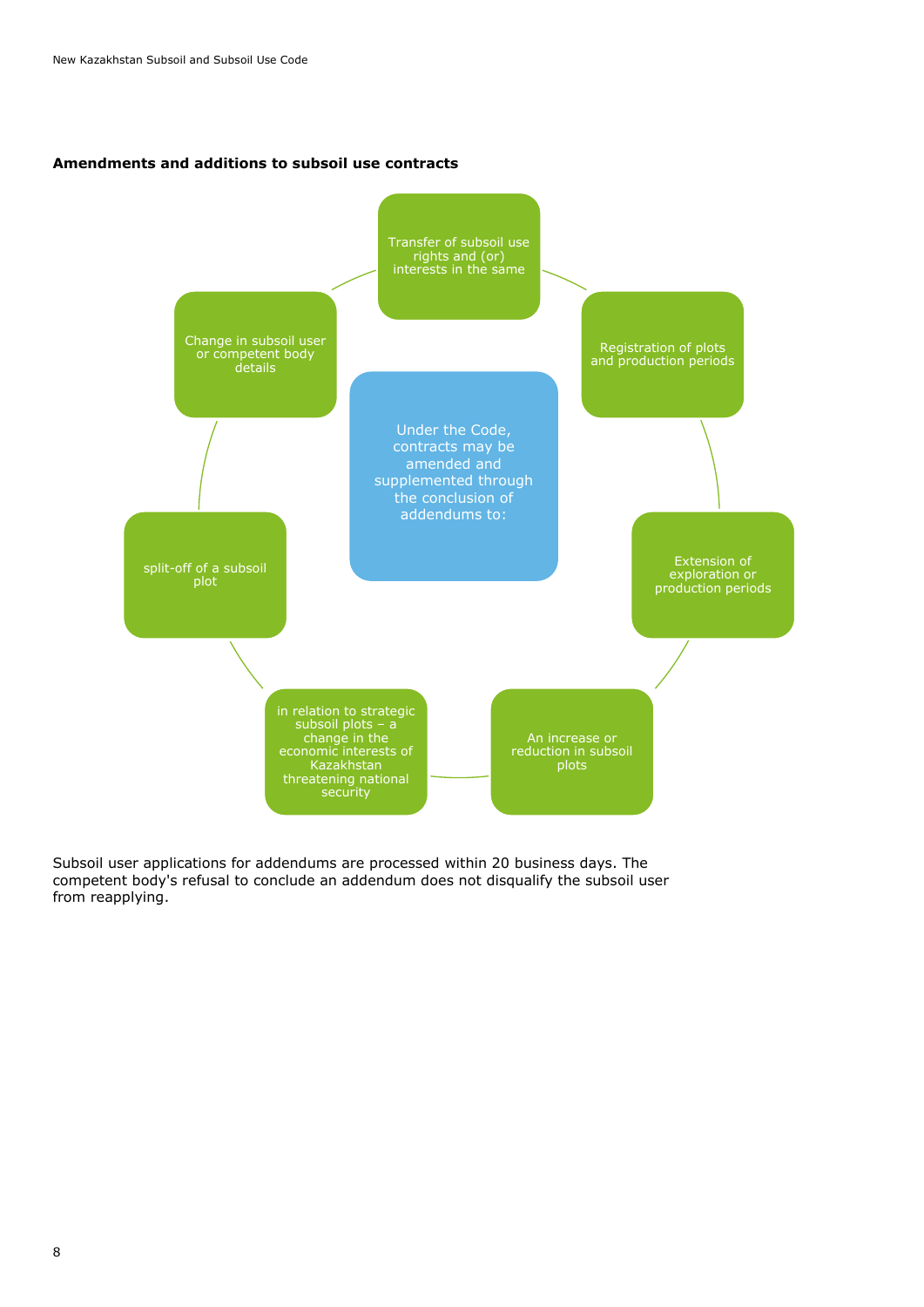#### **Subsoil use contract termination**



#### **State control of the transfer of subsoil use rights**

#### **Transfer of subsoil use rights**

Subsoil use rights are transferred to other entities through civil and legal transactions or in other cases stipulated by Kazakhstan law.

Subsoil use rights (or interests in the same) in the following licenses may not be transferred:



Subsoil use rights (interests in the same) are transferred by reissuing a license or, correspondingly, amending a subsoil use contract.

To reissue a subsoil use license or amend a subsoil use contract, the right holder should apply to the state body that issued the license or contract.

The state body will reissue or conclude an agreement amending a subsoil use contract or provide a justified reason for refusing to do so within seven business days of the receipt of an application.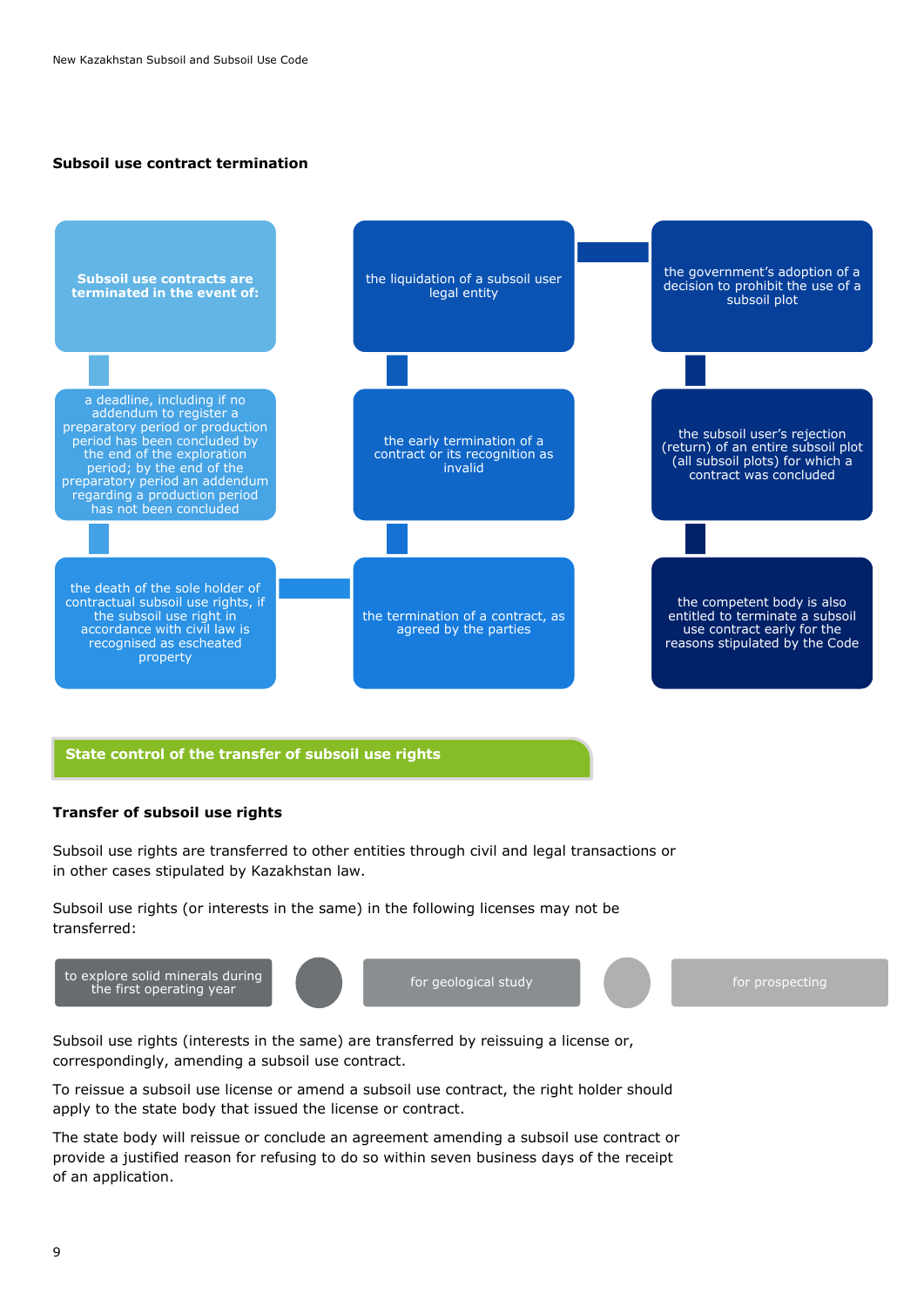#### **Grounds for a refusal to reissue a license or make amendments**



The state body considering an application should notify the applicant of a refusal to reissue a license or amend a contract within two business days of the date of the refusal.

By law, the right holder may dispute a refusal within 10 business days of the publication of notification.

A refusal to reissue a license for the reasons, stipulated in the Code, will not disqualify the right holder from reapplying to reissue a license of amend a contract; a refusal to reissue a license and (or) amend a contract for the reasons, stipulated in the Code, will not disqualify the right holder from reapplying for permission to transfer subsoil use rights.

#### **Transfer of objects related to subsoil use rights**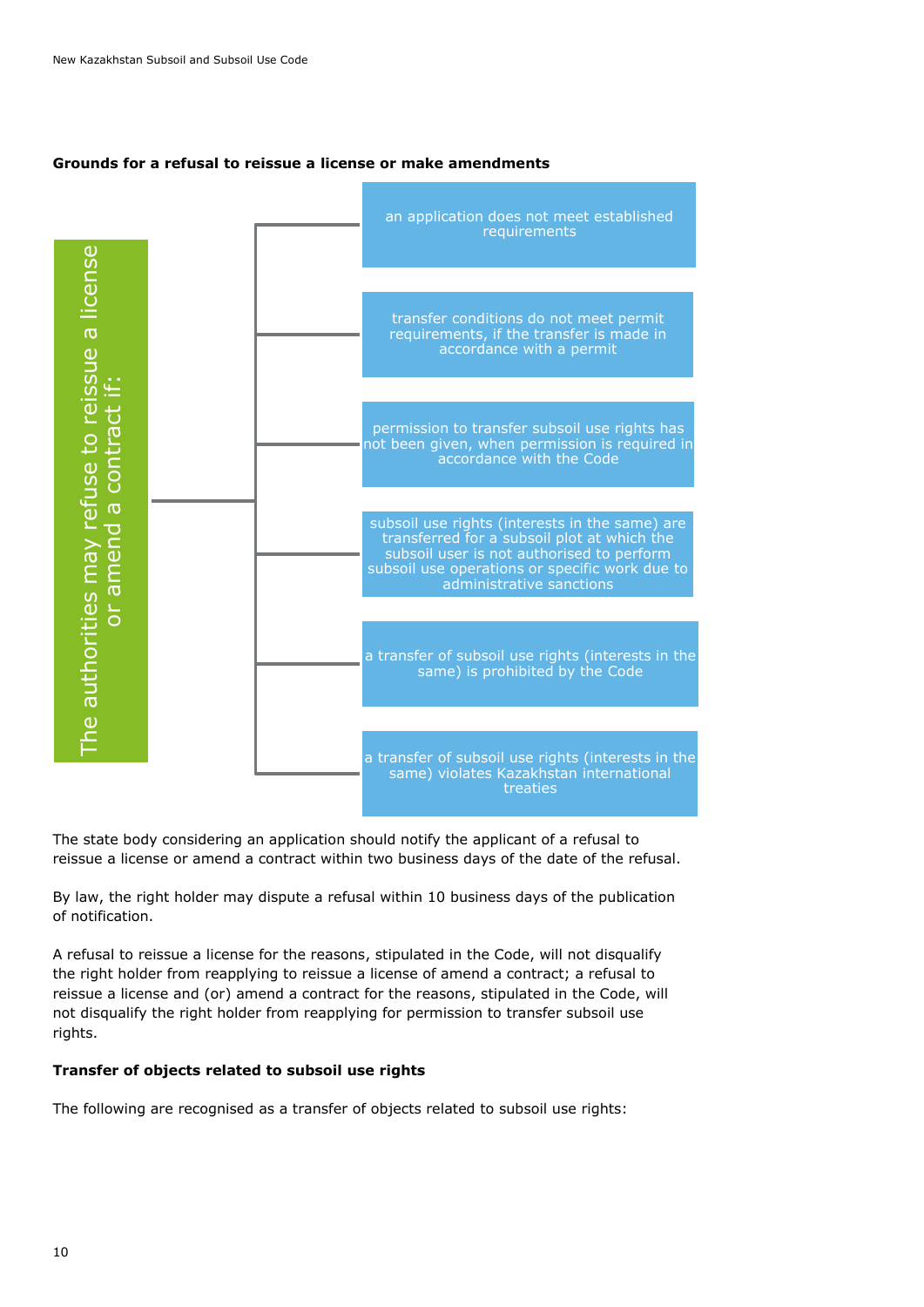

Based on onerous\free civil and legal transactions, including in the event of the liquidation of a legal entity, and their classification as a charter capital contribution

Facilities related to subsoil use rights, including under pledge

To an object related to subsoil use rights, as a result of the acceptance of a new partner, co-owner or share placement, except for a change in the ratio of interest, units, shares or other equity instruments

Transfer objects related to subsoil use, based on an act of transfer or separation balance sheet following the reorganisation of a legal entity

Transfer subsoil use related objects in accordance with inheritance

Transfer subsoil use related objects on an organised securities market

#### **Notification**

An entity purchasing objects related to subsoil use rights should notify the competent body of the same by the  $1<sup>st</sup>$  of the month after the purchase date. This rule does not extend to an entity purchasing an object related to subsoil use rights on an organised securities market in Kazakhstan and (or) stock exchange operating in another country.

#### **Procedure for issuing permission to transfer subsoil use rights and (or) objects**

Entities intending to acquire subsoil use rights (interests in the same) based on a subsoil use contract, solid minerals exploration license or production license, or objects related to subsoil use rights, should apply to the competent body for a permit.

The competent body considers applications for a month from the application date (for strategic subsoil sites – three months).

The competent body will refuse to issue a permit in those cases established by the Code, including if a transfer of subsoil use rights (interests in the same), objects related to subsoil use rights lead to a concentration of subsoil use rights or a failure to observe national security; and if a transfer results in a concentration of rights within the framework of a subsoil use contract and for other reasons.

The Code recognises a concentration of subsoil use rights as one entity or group of entities from one country holding a total interest in subsoil use interests and (or) objects related to subsoil use rights that is capable of creating or has created a threat to the national security of Kazakhstan.

A concentration of rights in a subsoil use contract is the interest of one of the joint holders of subsoil use rights in a contract with Kazakhstan, enabling that participant to define subsoil use activities in accordance with the contract.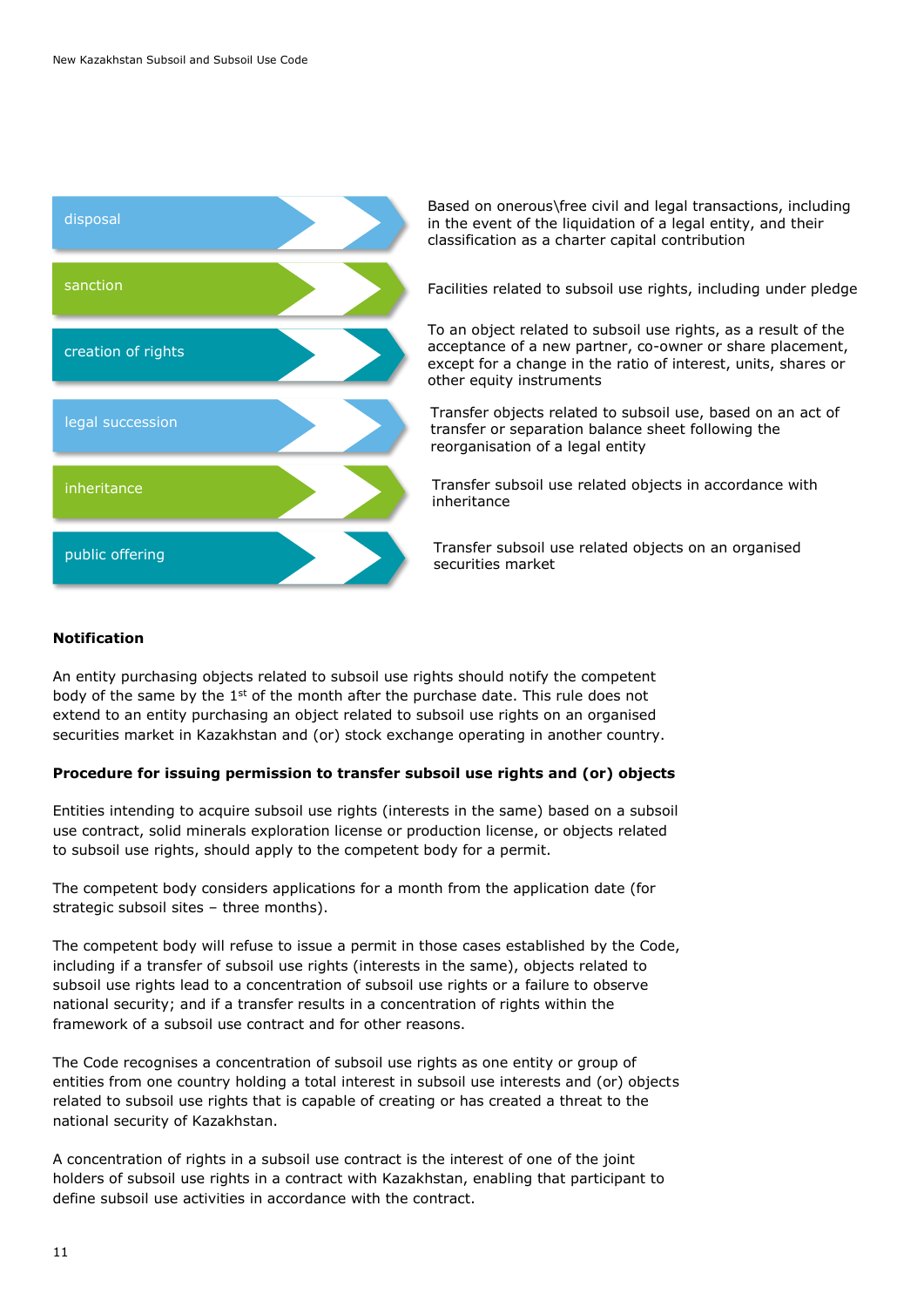#### **Cases when permission to transfer subsoil use rights and related objects is not required**



#### **State pre-emptive right**

In subsoil use contracts, the state has a pre-emptive right over other entities and organisations, including those with pre-emptive rights based on Kazakhstan laws or treaties, to acquire subsoil use rights (interests in the same) to strategic subsoil plots and objects related to strategic subsoil plots for sale on an organised securities market.



The list of strategic subsoil plots is approved by the government.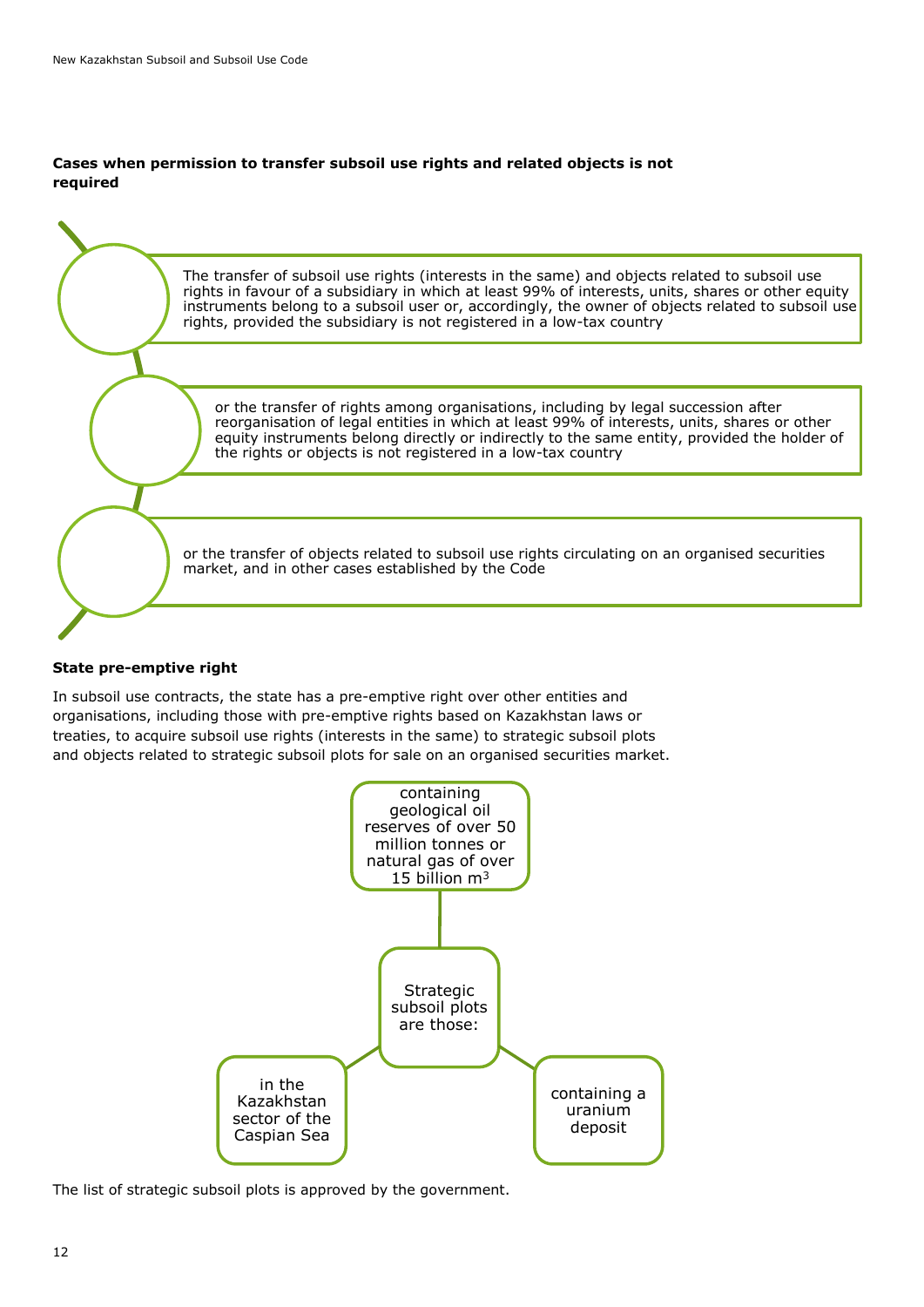The government's pre-emptive right does not apply if subsoil use rights (interests in the same) do not require the competent body's permission.

The competent body is responsible for determining the procedure for exercising preemptive rights<sup>4</sup>.

Pre-emptive rights are realised in the state's interests by the national holding company or a national company, by decision of the competent body.

The Code contains a detailed procedure for receiving an opinion from the national security authorities when transferring a subsoil use right.

#### **Notification of a change in control**

Under the Code, subsoil users holding subsoil use rights (interests in the same) based on a subsoil use contract, exploration or production license for solid minerals, should notify the state body that granted the rights of any change in the persons and (or) organisations directly or indirectly controlling them within 30 days of the changes.

#### **Encumbrance of subsoil use rights**

Subsoil rights may not be transferred to trustee management except to the national company.

A pledge of subsoil use rights (interest in the same) not prohibited by the Code is registered by the competent body in accordance with the rules established by the registration of movable property law.

#### <span id="page-12-0"></span>**[Safe use of the subsoil](#page-12-0)**

#### **Ecological and industrial safety**

Subsoil use operations, including the forecasting and planning of production and other facilities should meet ecological law requirements. The ecological condition of the subsoil is ensured by setting maximum permissible emissions and restricting or prohibiting specific activities or a part of them.

Subsoil operations, including planning production and other facilities, should meet industrial safety requirements.

In those cases established by the Code, subsoil use is prohibited without a positive industrial safety review and (or) a positive state ecological review opinion.

#### **Emergency response measures**

A more detailed emergency response procedure have been provided. A subsoil user's emergency response obligations may be secured by a guarantee, bank deposit and (or) insurance.

ł

<sup>4</sup> Ministry of Investment and Development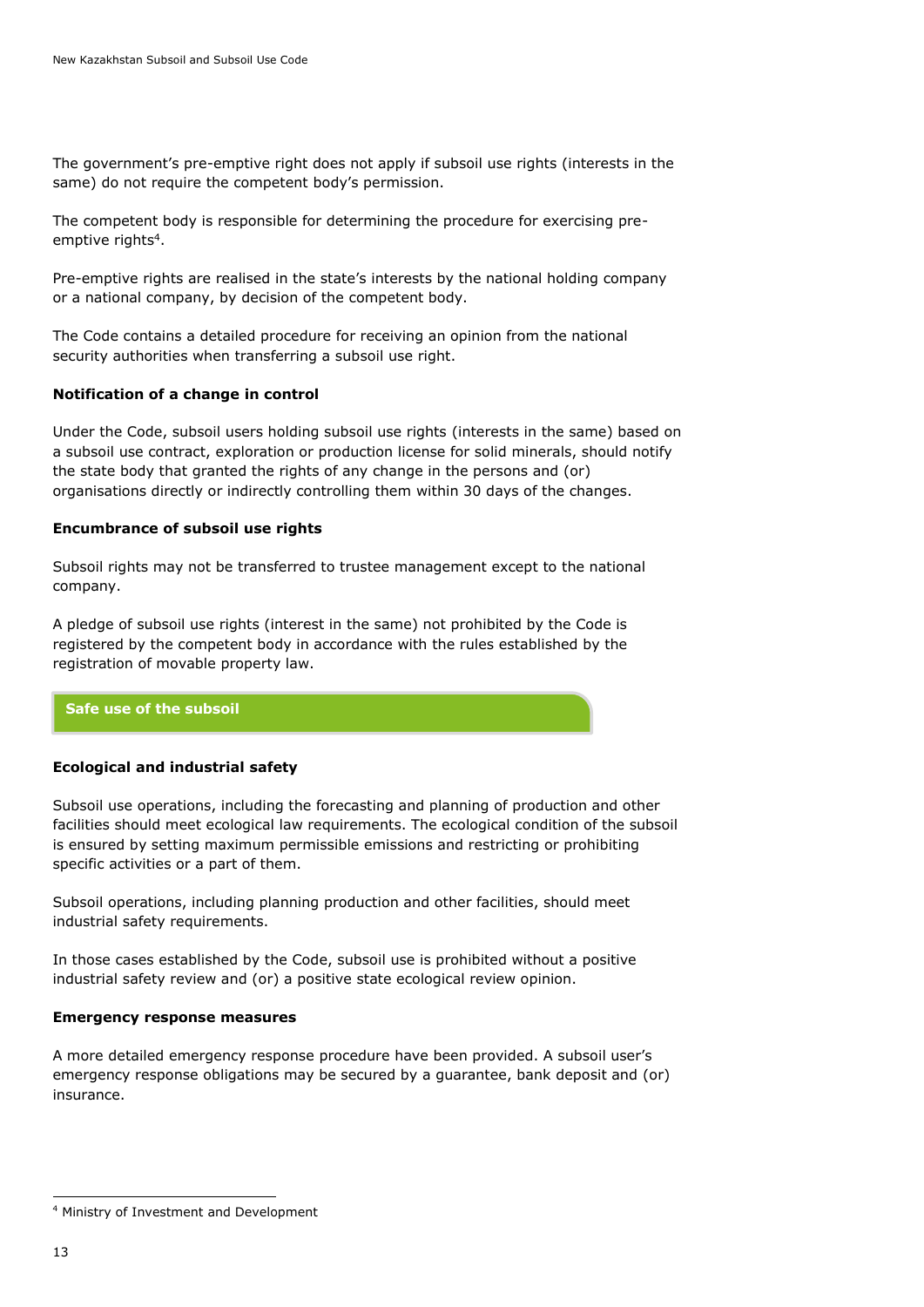#### **[State subsoil reserves](#page-13-0)**

#### <span id="page-13-0"></span>**State subsoil reserves management programme**

The Code contains a provision governing a programme to manage state subsoil reserves and ensure rational subsoil management (the "Programme").

The Programme contains the geographical coordinates of plots used in:

- the exploration or production of solid minerals and hydrocarbons based on an auction
- specially protected natural areas, land used for health, recreational, historical and cultural purposes
- the defence and national security of populated areas and water resources

#### **National database of mineral resources and the geological study of the subsoil**

The national database of Kazakhstan mineral resources stores and provides geological data on the subsoil and subsoil use. The national operator collecting and processing geological data will be responsible for managing the national database.

State geological subsoil surveying findings will be openly available at least two months after they are accepted.

#### **Subsoil user reporting**

Subsoil users, in those cases stipulated by the Code, should provide reporting on subsoil use operations, which may be one-off (on a specific issue) or periodical (over a specific period).

Subsoil users, at the written request of the competent body, should provide documentation for review that supports subsoil work done and expenses incurred, within 20 business days of the receipt of a request to do so.

Subsoil users exploring and producing mineral resources, except base construction materials and prospecting, should provide the competent body with reporting stipulated by the initiative for production industry transparency. Reporting forms and guidelines have been drafted and approved by the state body authorised to realise and develop the initiative in Kazakhstan.

#### **Review of subsoil user contractual conditions**

Subsoil user compliance with contractual conditions, including production sharing agreements and (or) subsoil use licenses, are reviewed by the competent body.

Subsoil users' compliance with contractual (license) subsoil use obligations is monitored by the competent body (a state body that is a party to a contract and (or) that issued a subsoil use license) by analysing reports provided by subsoil users in accordance with the Code, and data received from other sources in accordance with Kazakhstan law.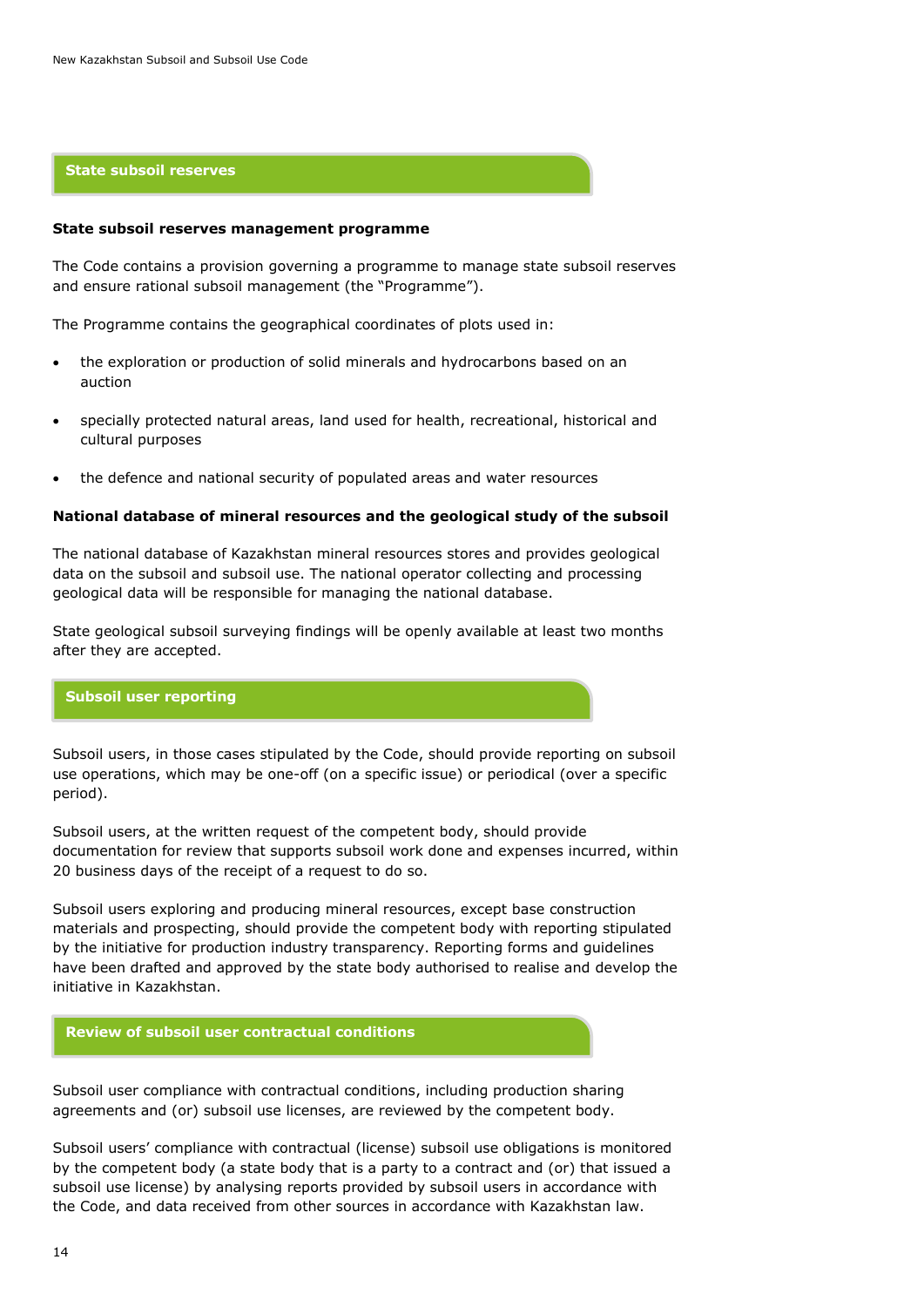The deadline for correcting violations should not exceed six months, for financial obligations – three months, and other contractual terms – one month from the receipt of written notification.



#### **Geological study**

Licenses allow the holder to perform geological survey, geophysical and reconnaissance work on underground water for three years.

Licensees may perform aerophysical surveying at subsoil plots provided to another entity without the latter's consent.

The holder of a geological research license is entitled to freely dispose of geological data obtained by it from geological surveying.

#### **Hydrocarbon exploration and production**

Hydrocarbon exploration and production rights are provided based on an auction regulated by the Code, or if involving a national company – based on direct negotiations.

Exploration periods last between 6 and 12 years, while for offshore or complex plots - 9 and 18 years.

Production periods last at least 25 years, while at major and unique deposits – at least 45 years – with the possibility to extend for up to 25 years.

An integrated state subsoil use reporting system has been being introduced with respect to the production and processing of oil, sour gas, uranium and coal.<sup>5</sup>

The joint development of one or several deposits is allowed.

#### **Uranium exploration and production**

Uranium exploration and production rights are given to the national uranium company based on direct talks.

The pilot production period lasts no more than four years and should generate a positive review opinion.

The maximum production period is 25 years.

 5 Integrated state subsoil use management system – information system for collecting, storing, analysing and processing subsoil use data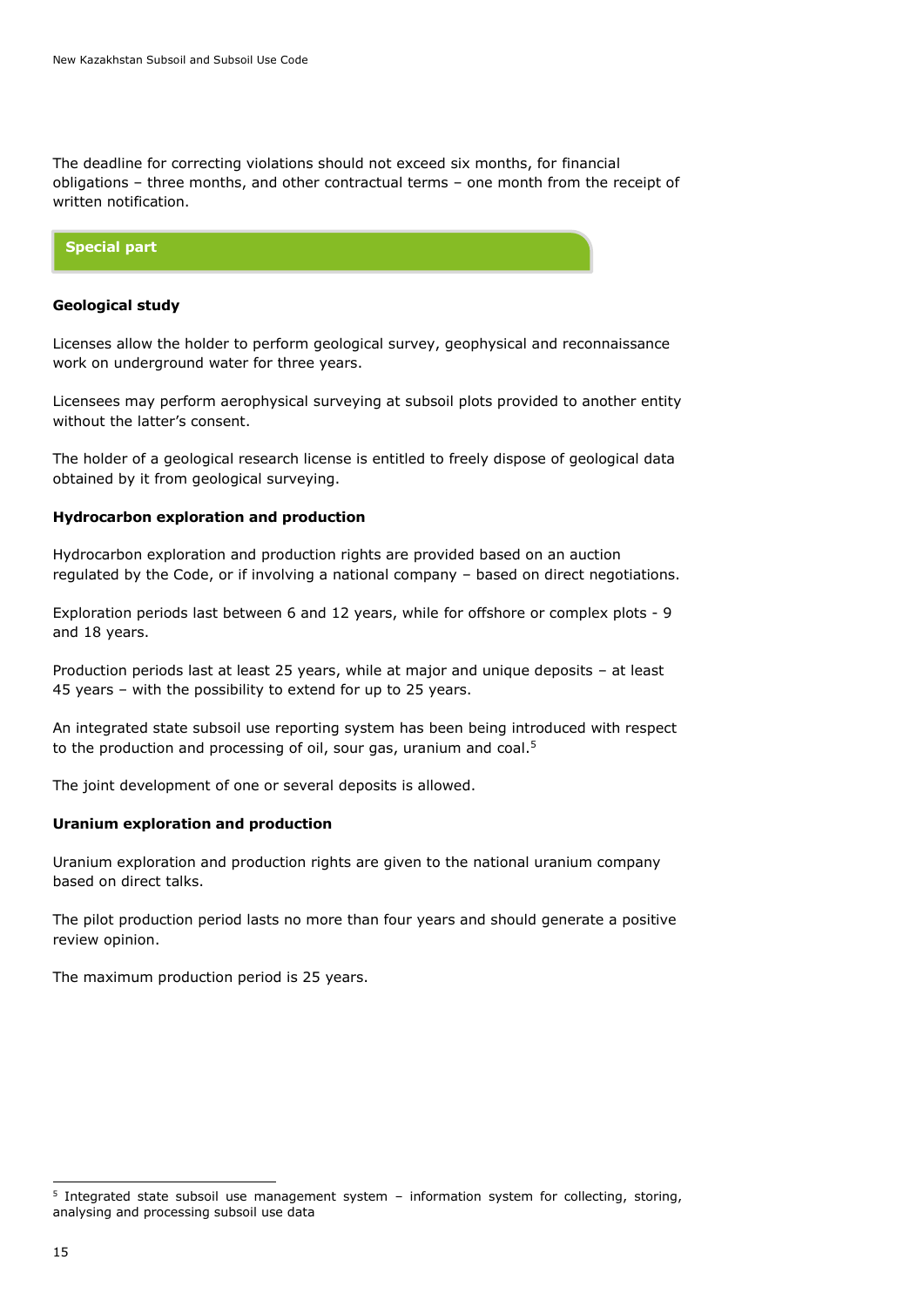#### **Exploration and production of solid minerals**

**General provisions of solid mineral licenses**

Licenses to explore and produce solid minerals are granted according to the Australian "First Come First Served" principle

Solid mineral production licenses are valid for up to 25 years and may be extended a number of times for a period that does not exceed the original validity period

The opportunity for exclusive rights to receive a license to produce solid minerals at a subsoil site located within an exploration site, combined site and subsoil in the absence of a mineral resource deposit or insignificant resources

Solid mineral exploration licenses are issued for six years with an option to extend for up to five years

The payment of a subscription bonus and lease payment for the use of a land plot in accordance with tax law

The opportunity to transform plots for the exploration or production of solid minerals by changing their borders

Annual minimum expenses as set by the Code for the exploration of solid minerals are paid

A requirement to notify within 30 calendar days from the date the persons with direct or indirect control over subsoil users change

Control means the ownership of a 25% interest in an organisation, 25% or more of voting rights in senior management, 25% or more of distributable net income, the right to determine a resolution of another organisation according to an agreement or by law

**Detention status**

A subsoil use may be given "detention status", giving it the right to defer solid mineral production for up to 10 years.

**Treaty to process solid minerals**

Treaties to process solid minerals include state obligations to provide concessions and licensee obligations to invest in the processing of solid minerals.

#### **Prospecting**

The Code introduces the tem "prospecting". Under a prospecting license, Kazakhstan nationals have the exclusive right to produce precious metals and stones manually or using low-power machinery.

Exploration and production licenses are granted according to the "First Come First Served" principle.

Subsoil use rights under a prospecting license may not be transferred and (or) encumbered.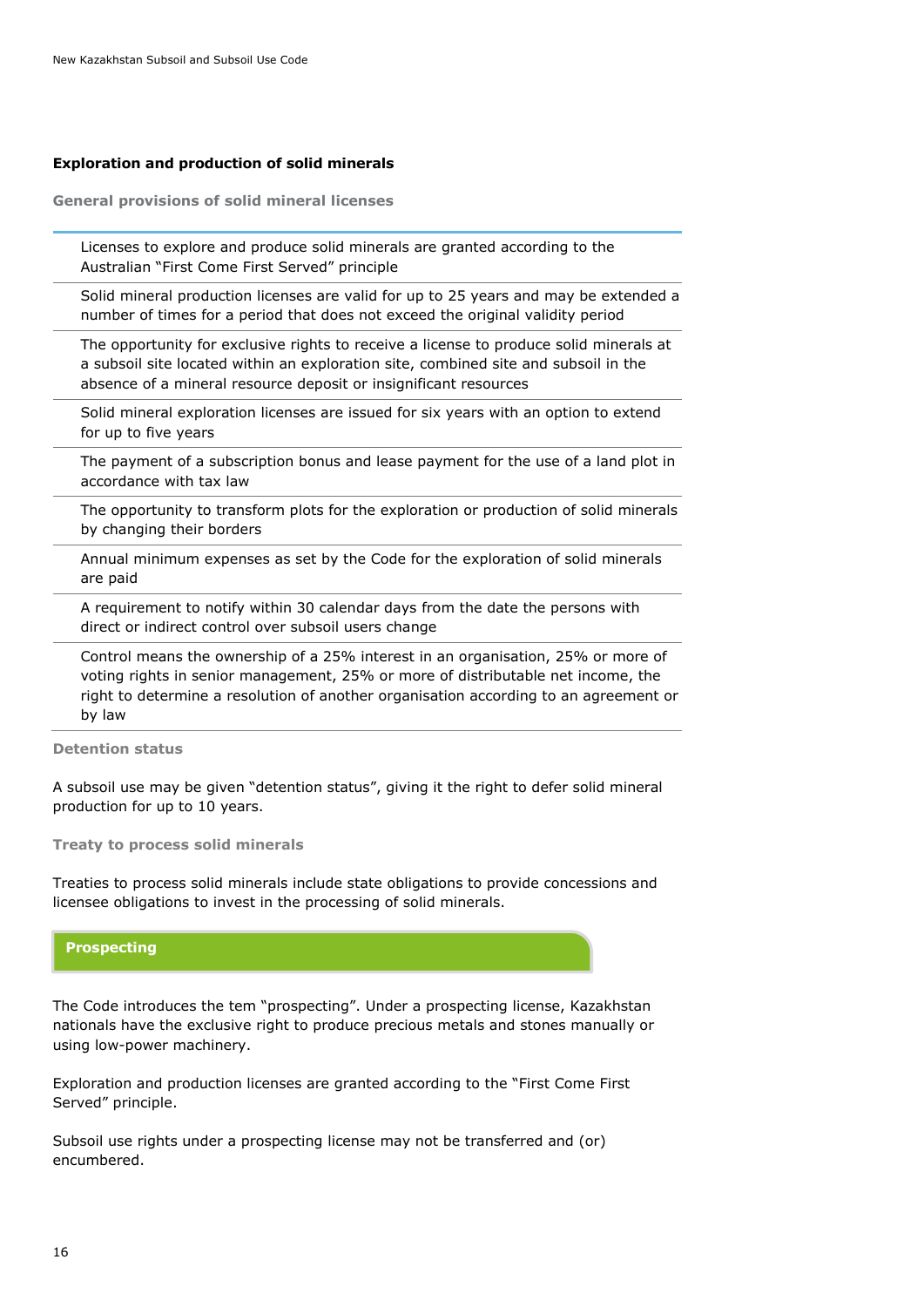#### **Subsoil space use**

Licenses are granted according to the "First Come First Served" principle.



#### **Procedure for the entry into force**

#### **Transitional provisions**

The new Code has a transitional nature, meaning a number of its provisions will be introduced in stages.

Ignoring specific exceptions, the Code covers subsoil use operations arising after it enters into force. Subsoil use licenses, permits and contracts issued and concluded before the Code entered into force and all related acts issued by the executive authorities will remain valid, except for those cases stipulated by the Code itself.

The Code obliges holders of subsoil use rights to produce underground water to obtain a special water use permit within three years of the date the Code enters into force.

The Code requires subsoil users to provide certain reports for subsoil use contracts concluded before the Code enters into force.

The state is entitled to unilaterally terminate subsoil use contracts concluded before the Code enters into force in those cases when national security is threatened.

Contracts for solid minerals (except for uranium) concluded before the Code enters into force may be amended.

Entities with solid mineral and hydrocarbon contracts concluded before the Code entered into force are entitled to transition to subsoil use regimes stipulated by the Code.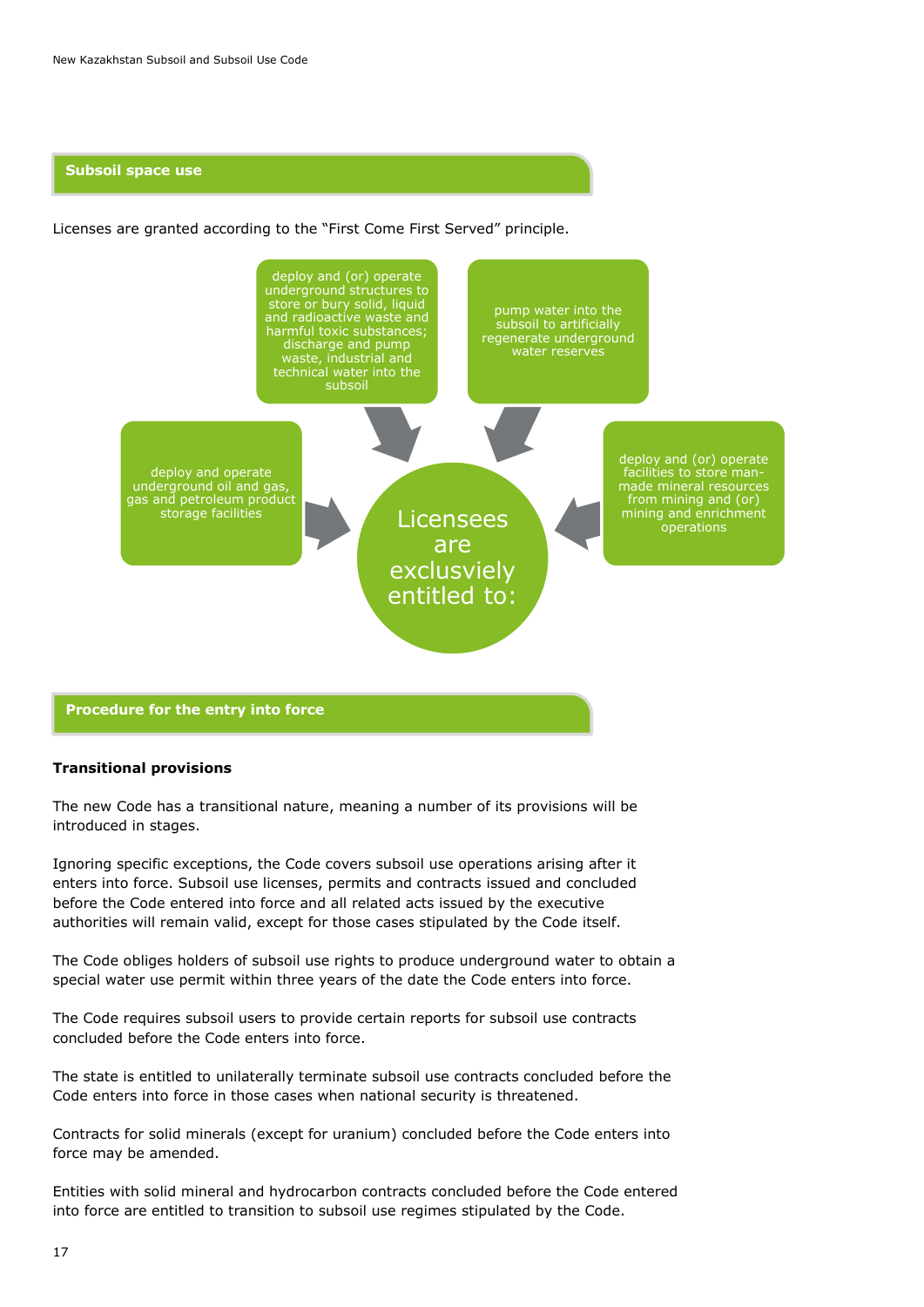### **Do you require legal assistance?**

| <b>Why Deloitte?</b>                                                                                                                                                                                                                                                                                                                                   | <b>Why now?</b>                                                                                                                                                                                                                                                                                                                                                                         | Who can benefit?                                                                                                                                     |
|--------------------------------------------------------------------------------------------------------------------------------------------------------------------------------------------------------------------------------------------------------------------------------------------------------------------------------------------------------|-----------------------------------------------------------------------------------------------------------------------------------------------------------------------------------------------------------------------------------------------------------------------------------------------------------------------------------------------------------------------------------------|------------------------------------------------------------------------------------------------------------------------------------------------------|
| A leading consultant in<br>$\bullet$<br>subsoil use sector,<br>advising some of the<br>major oil and gas<br>players                                                                                                                                                                                                                                    | The New Code significantly<br>$\bullet$<br>changes the rules for doing<br>business in the subsoil use<br>sector<br>The system of state reporting<br>$\bullet$                                                                                                                                                                                                                           | Companies operating<br>in the subsoil use<br>sector, as well as<br>service companies that<br>provide services and                                    |
| We are recommended by<br>such leading agencies as<br>the Legal 500 and EMEA                                                                                                                                                                                                                                                                            | and the licensing concept<br>have changed significantly                                                                                                                                                                                                                                                                                                                                 | work for subsoil users<br>in order to:                                                                                                               |
| Our experts have trained<br>٠<br>in Kazakhstan and<br>overseas, and have<br>worked in-house in the<br>oil and gas sector                                                                                                                                                                                                                               | The authority and rights of<br>the authorised body for<br>subsoil use have been<br>expanded, which means they<br>need to be studied closely to<br>ensure effective interaction                                                                                                                                                                                                          | guarantee full<br>compliance with the<br>new Code<br>mitigate the risk of<br>sanctions and<br>subsoil use right                                      |
| By working closely with<br>our tax and financial<br>experts and having<br>access to the best<br>practices of our<br>European offices, the<br>integrated approach to<br>client interests puts us in<br>a unique position as a<br>consultant providing top<br>quality, comprehensive<br>support to our clients on<br>any subsoil and<br>ecological issue | with the state authorities<br>The grounds for terminating<br>$\bullet$<br>subsoil use rights have been<br>expanded and clarified,<br>meaning compliance with a<br>range of requirements needs<br>rules<br>to be taken into consideration<br>Code transition provisions<br>assume that licenses for<br>court<br>various types of subsoil use<br>will be required for a certain<br>period | termination.<br>familiarise<br>themselves and<br>prepare staff for<br>new subsoil use<br>defend their<br>position before the<br>state authorities in |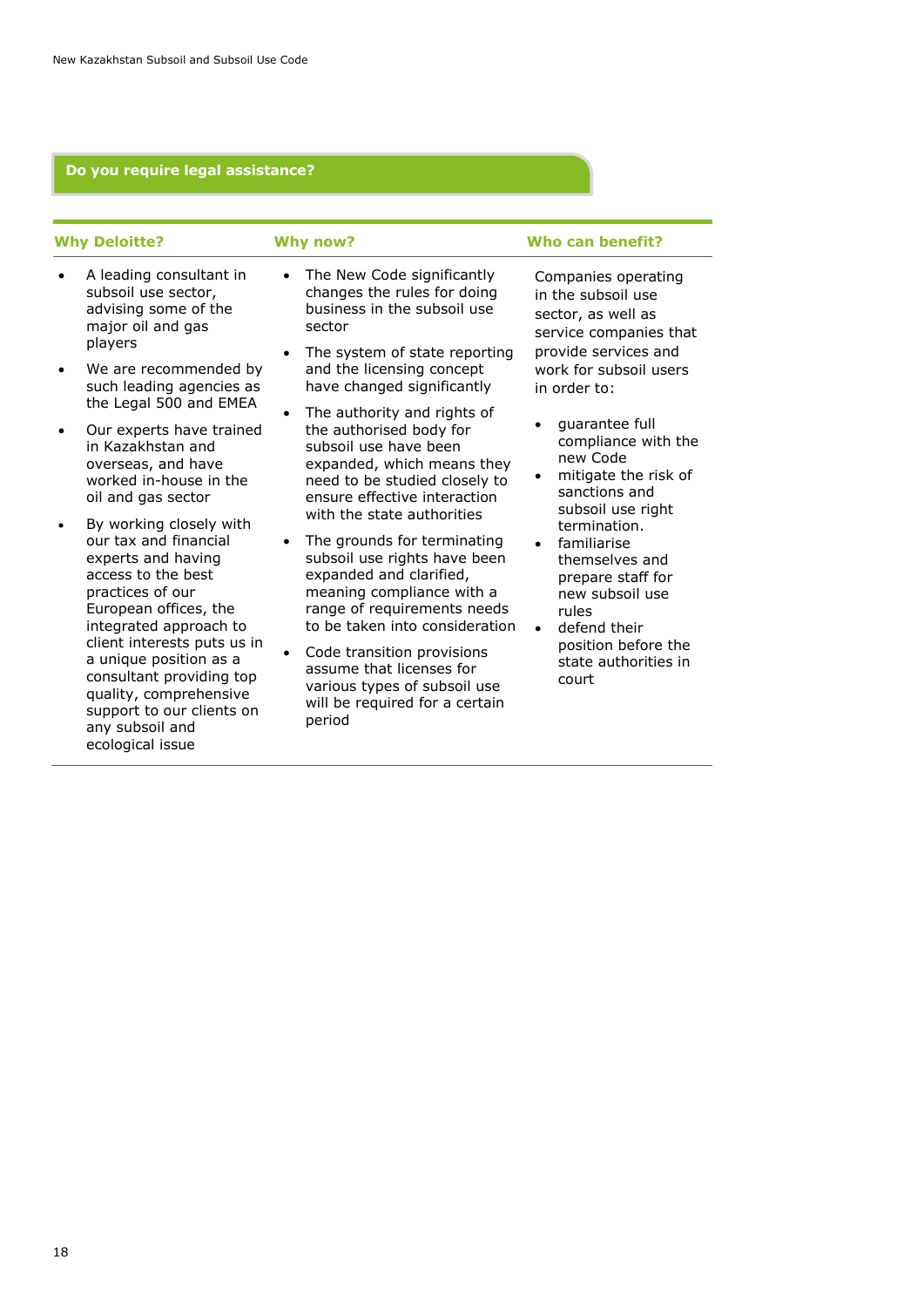# Contacts:

#### **Almaty/Astana**

**Agaisha Ibrasheva**

Partner Tax and Legal Department Tel.: +7(727) 258 13 40 Fax: +7(727) 258 13 41 Email: [aibrasheva@deloitte.kz](mailto:aibrasheva@deloitte.kz)

## **Olessya Kirilovskaya**

Senior Manager Tax and Legal Department Tel: +7 727 258 13 40 Fax: +7(727) 258 13 41 Email[:okirilovskaya@deloitte.kz](mailto:vkononenko@deloitte.kz)

#### **Nurzhan Dairbekov**

Senior Consultant Tax and Legal Department Tel.: +7 727 258 13 40 Fax: +7(727) 258 13 41 Email: ndairbekov@deloitte.kz